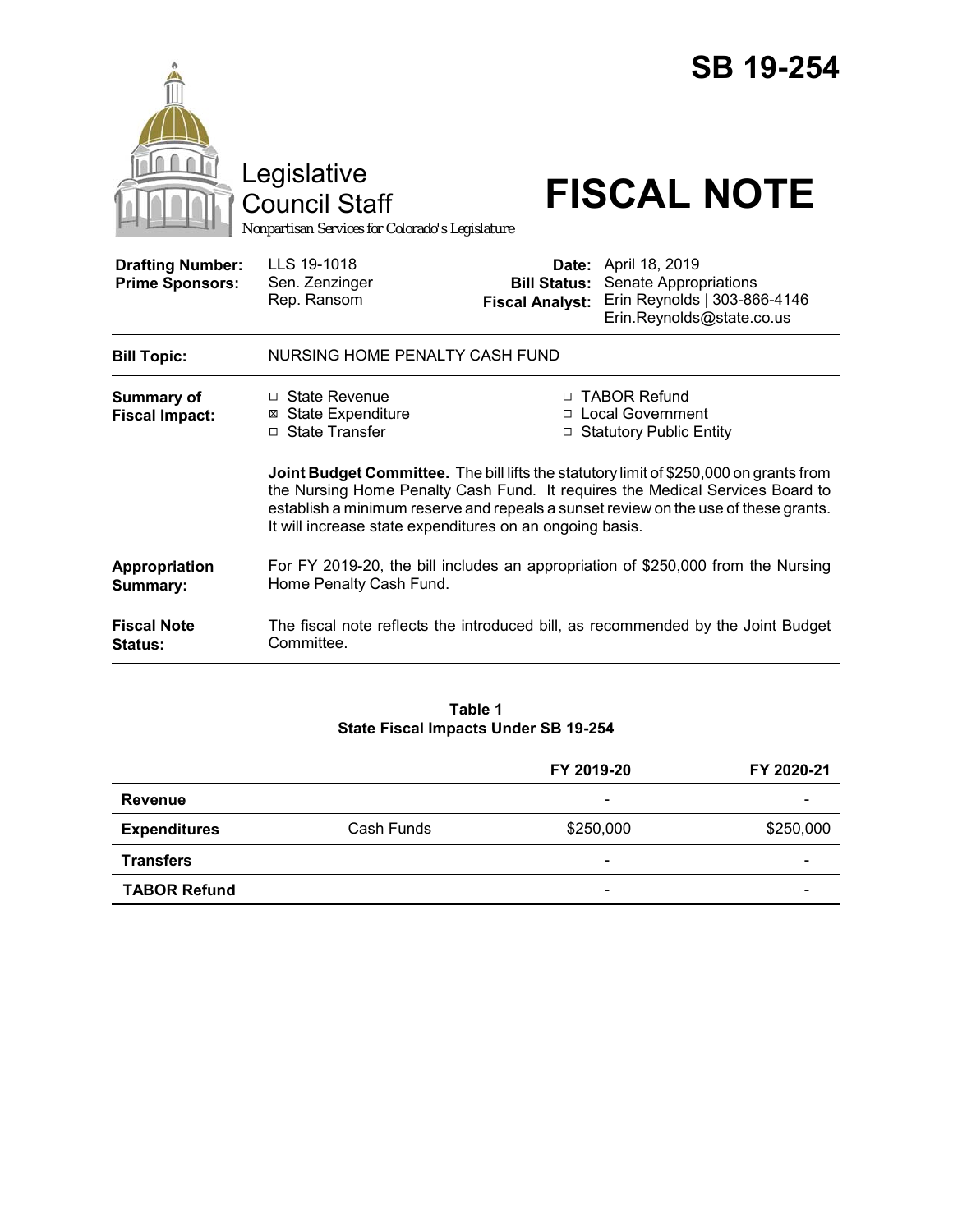April 18, 2019

## **Summary of Legislation**

Under current law, the Department of Public Health and Environment (CDPHE) and the Department of Health Care Policy and Financing (HCPF) are prohibited from spending money from the Nursing Home Penalty Cash Fund for grants benefitting residents of nursing facilities if the expenditure would cause the fund balance to fall below \$1.0 million. The bill repeals this reserve requirement in state law and requires the Medical Services Board to establish through rule a minimum reserve amount. CDPHE and HCPF may not spend money from the fund if the expenditure would cause the fund balance to fall below the minimum reserve amount. The annual cap on expenditures for grants is also repealed. Finally, the sunset review of the use of grants and the related Nursing Home Innovations Grant Board is also repealed.

#### **Background**

Revenue for the Nursing Facility Civil Monetary Penalty Fund, more commonly referred to as the Nursing Home Cash Penalty Fund, has been steadily increasing in recent years. Revenue to the fund consists of fines issued when nursing facilities do not meet requirements for Long Term Care facilities. Federal regulations limit the spending of these funds to grants made to foster innovation and improve quality of life and care at nursing facilities that have secured Centers for Medicare and Medicaid Services (CMS) approval by meeting criteria related to nursing facility quality, improvements, and training. Senate Bill 14-151 established the Nursing Home Innovations Grant Board, a ten-member board that solicits, reviews, and recommends grants to CDPHE and HCPF for funding from the Nursing Home Cash Penalty Fund; the bill also created a maximum budget for grant disbursements, which limits spending on reinvestment projects to no more than \$250,000 annually if the cash fund balance is greater than \$2.0 million. Currently, the remaining fund balance cannot be reinvested due to statutory limitations, and failure to utilize these funds could lead to a federal recoupment of the remaining balance, as has occurred in other states. The fund balance was \$7,895,770 at the beginning of FY 2019-20.

## **State Expenditures**

Beginning in FY 2019-20, the bill is expected to increase state expenditures by \$250,000 per year from the Nursing Home Cash Penalty Fund. The Nursing Home Innovations Grant Board has been allocating the maximum \$250,000 in grants from the cash fund each year and there are more projects that would meet the criteria and be funded once the statutory limit on reinvestment is lifted under the bill. It is assumed that the Medical Services Board will establish a reserve requirement that will allow for up to \$500,000 to be expended each year from the fund. If the amount is lower than \$500,000, HCPF will adjust the grant allocations accordingly.

## **Effective Date**

The bill takes effect August 2, 2019, if the General Assembly adjourns on May 3, 2019, as scheduled, and no referendum petition is filed.